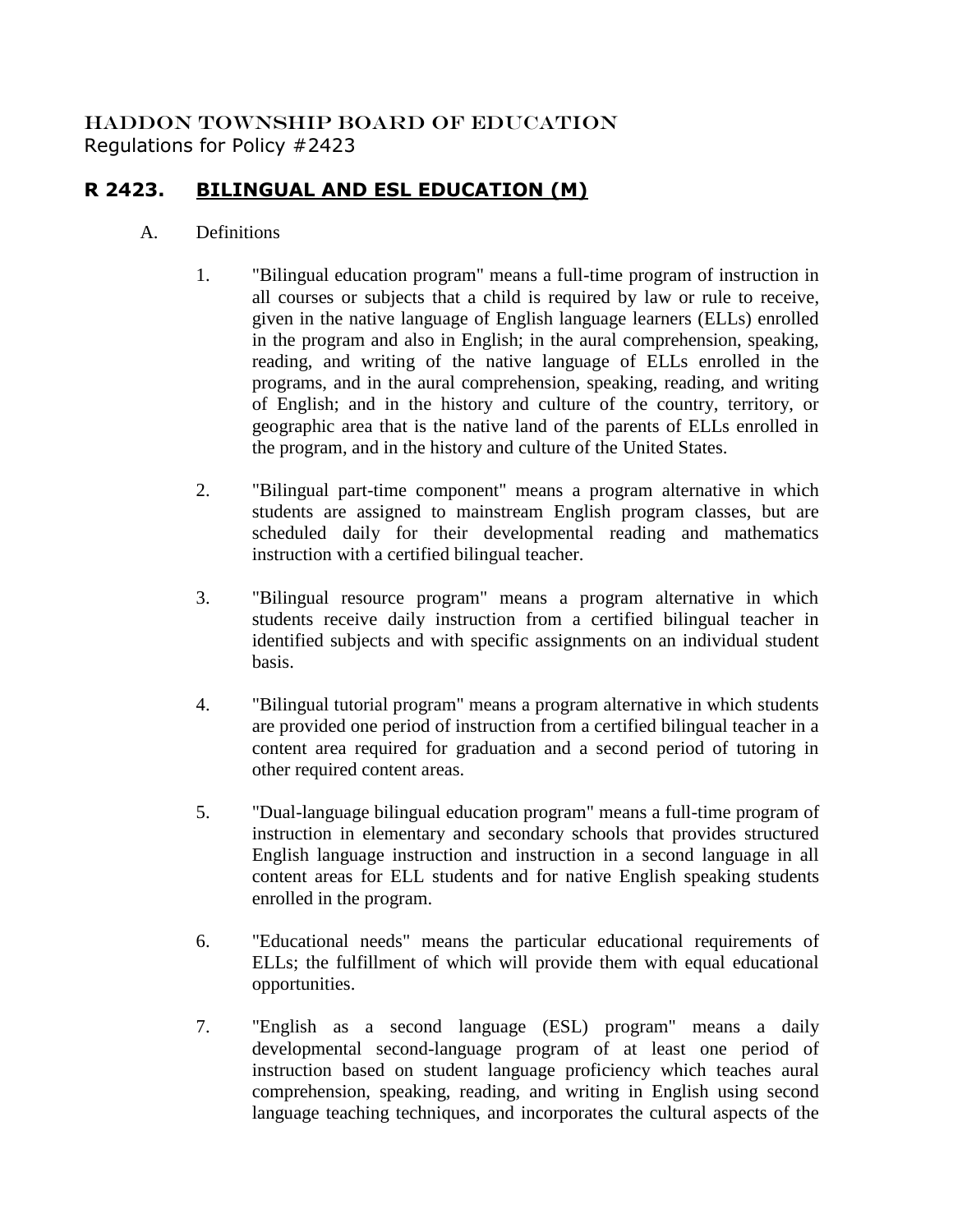student's experiences in their ESL instruction. A period is the time allocated in the school schedule for instruction in core subjects.

- 8. "English language development standards" means the 2012 Amplification of the English Language Development Standards, Kindergarten - Grade 12, incorporated herein by reference, as amended and supplemented, developed by the World-Class Instructional Design and Assessment (WIDA) Consortium. They are the standards and language competencies ELLs in preschool programs and elementary and secondary schools need to become fully proficient in English and to have unrestricted access to gradeappropriate instruction in challenging academic subjects. The standards are published by the Board of Regents of the University of Wisconsin System, on behalf of the WIDA Consortium (www.wida.us) and are available for review at http://www.wida.us/standards/eld.aspx.
- 9. "English language learner" or "ELL" means a student whose native language is other than English. The term refers to students with varying degrees of English language proficiency in any one of the domains of speaking, reading, writing, or listening and is synonymous with limited English speaking ability as used in N.J.S.A. 18A:35-15 to 26.
- 10. "English language proficiency test" means a test that measures English language skills in the areas of aural comprehension, speaking, reading, and writing.
- 11. "English language services" means services designed to improve the English language skills of ELLs. The services, provided in school districts with less than ten ELLs, are in addition to the regular school program and are designed to develop aural comprehension, speaking, reading, and writing skills in English.
- 12. "Exit criteria" means the criteria that must be applied before a student may be exited from a bilingual, ESL, or English language services education program.
- 13. "High-intensity ESL program" means a program alternative in which students receive two or more class periods a day of ESL instruction. One period is the standard ESL class and the other period is a tutorial or ESL reading class.
- 14. "Instructional program alternative" means a part-time program of instruction that may be established by a Board of Education in consultation with and approval of the New Jersey Department of Education. All students in an instructional program alternative receive English as a second language.
- 15. "Native language" means the language first acquired by the student, the language most often spoken by the student, or the language most often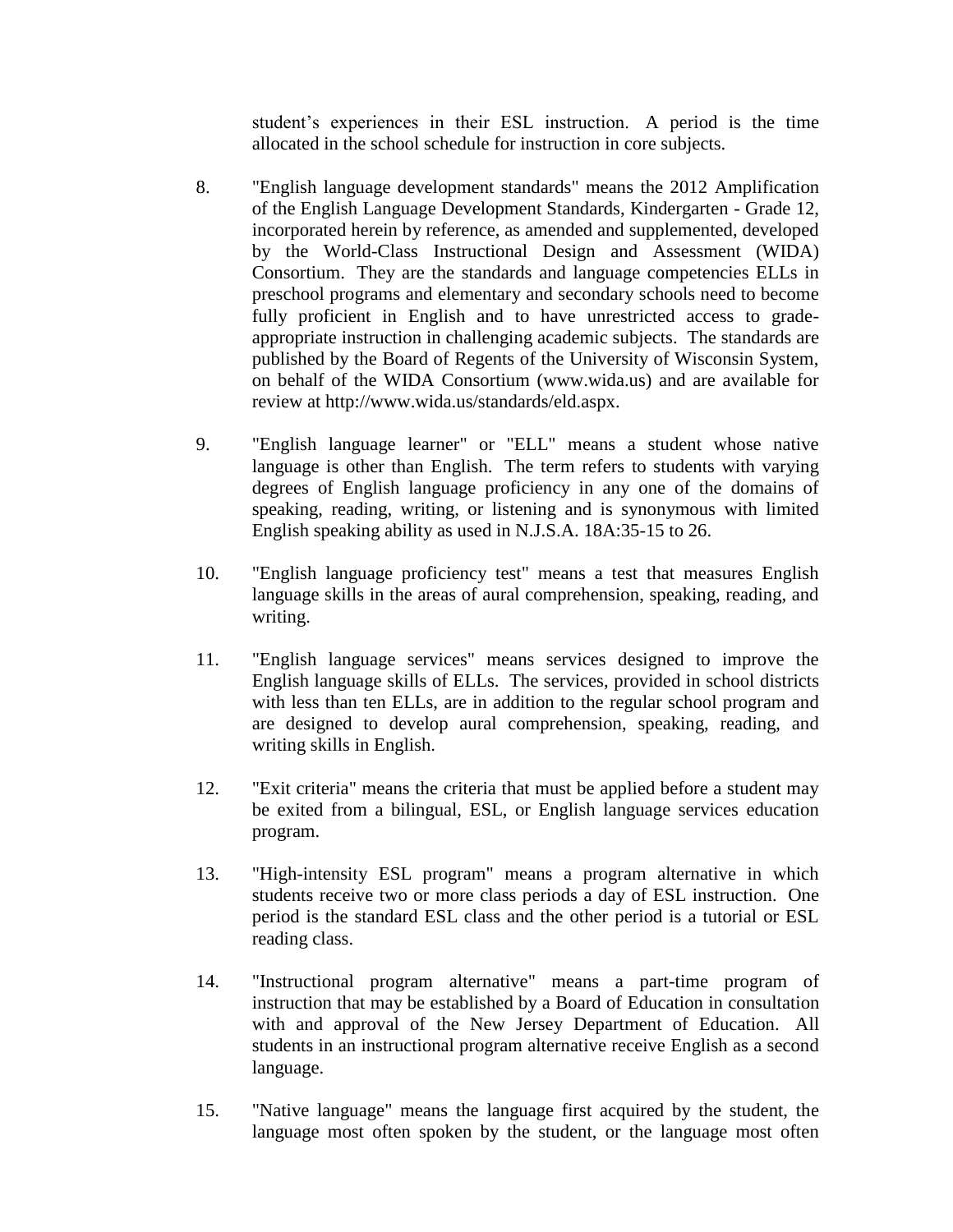spoken in the student's home regardless of the language spoken by the student.

- 16. "Parent(s)" for the purposes of Policy and Regulation 2423 means the natural parent(s) or the legal guardian(s), foster parent(s), surrogate parent(s), or person acting in the place of a parent with whom the student legally resides. When parents are separated or divorced, parent means the person(s) who has legal custody of the student, provided such parental rights have not been terminated by a court of appropriate jurisdiction.
- 17. "Review process" means the process established by the Board of Education to assess ELLs for exit from bilingual, ESL, or English language services programs.
- 18. "Sheltered English instruction" means an instructional approach used to make academic instruction in English understandable to ELLs. Sheltered English classes are taught by regular classroom teachers who have received training on strategies to make subject-area content comprehensible for ELLs.
- B. Identification of Eligible English Language Learners (ELLs)
	- 1. The Superintendent of Schools will designate a teaching staff member(s) who will determine the native language of each ELL at the time of enrollment of the student in the school district. The district will:
		- a. Maintain a census indicating all students identified whose native language is other than English; and
		- b. Develop a screening process, initiated by a home-language survey, to determine which students in Kindergarten to grade twelve, of those whose native language is other than English, must be tested to determine English language proficiency. The screening shall be conducted by a bilingual/ESL or other certified teacher, and shall be designed to distinguish students who are proficient English speakers and need no further testing.
	- 2. The district shall determine the English language proficiency of all Kindergarten to grade twelve students who are not screened out and whose native language is other than English, by administering a Department of Education-approved English language proficiency test, assessing the level of reading in English, reviewing the previous academic performance of students, including their performance on standardized tests in English, and reviewing the input of teaching staff members responsible for the educational program for ELLs. Students who do not meet the New Jersey Department of Education standard on a Department-approved language proficiency test and who have at least one other indicator shall be considered ELLs. The district shall also use age-appropriate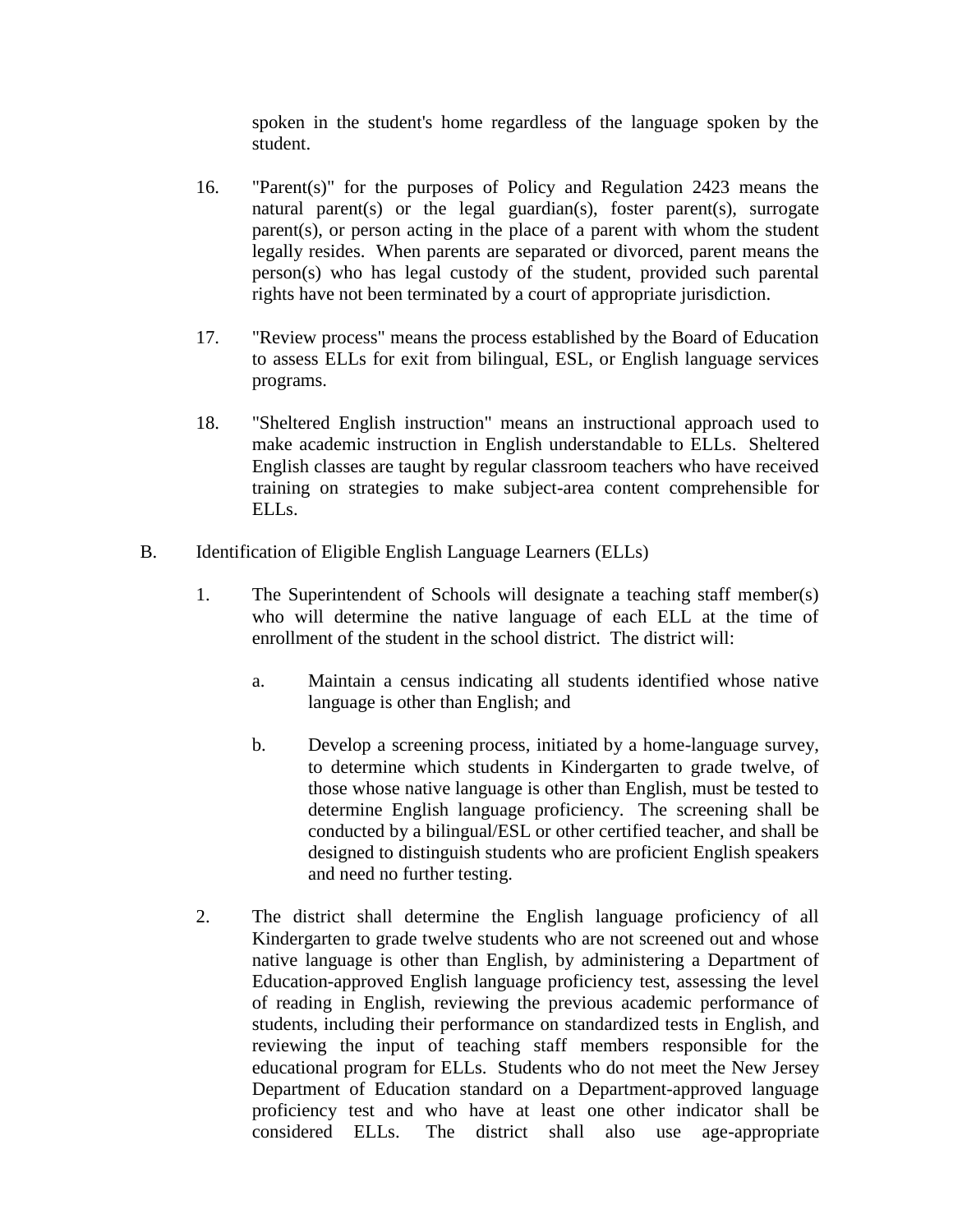methodologies to identify preschool ELLs to determine their individual language development needs.

- C. Bilingual Programs for English Language Learners (ELLs)
	- 1. All Kindergarten through grade twelve ELLs enrolled in the district pursuant to N.J.S.A. 18A:7F-46 will be provided with all required courses and support services outlined in a. through g. below to prepare ELLs to meet the Core Curriculum Content Standards for high school graduation. This may include tutoring, after-school programs, summer programs, and remedial services as needed by ELLs. The district shall also provide appropriate instructional programs to eligible pre-school ELLs based on need according to the New Jersey Preschool Program Implementation Guidelines, 2015. The guidelines provide developmentally appropriate recommendations for good practice and are intended for school districts that provide preschool programs.
		- a. The Board of Education shall establish English language services designed to improve the English language proficiency of ELLs whenever there are at least one, but fewer than ten ELLs enrolled in the school district. English language services shall be provided in addition to the regular school program.
		- b. The Board of Education shall establish an ESL program that provides at least one period of ESL instruction based on student language proficiency whenever there are ten or more ELLs enrolled in the school district.
			- (1) An ESL curriculum that addresses the WIDA English language development standards shall be developed and adopted by the Board to address the instructional needs of ELLs.
			- (2) The ESL curriculum will be cross-referenced to the district's bilingual education and content area curricula to ensure that ESL instruction is correlated to all the content areas taught.
		- c. The Board of Education shall establish bilingual education programs whenever there are twenty or more ELLs in any onelanguage classification enrolled in the school district pursuant to N.J.S.A. 18A:35-18. The bilingual education programs shall:
			- (1) Be designed to prepare ELLs to acquire sufficient English skills and content knowledge to meet the Core Curriculum Content Standards. All ELLs participating in the bilingual programs shall also receive ESL instruction;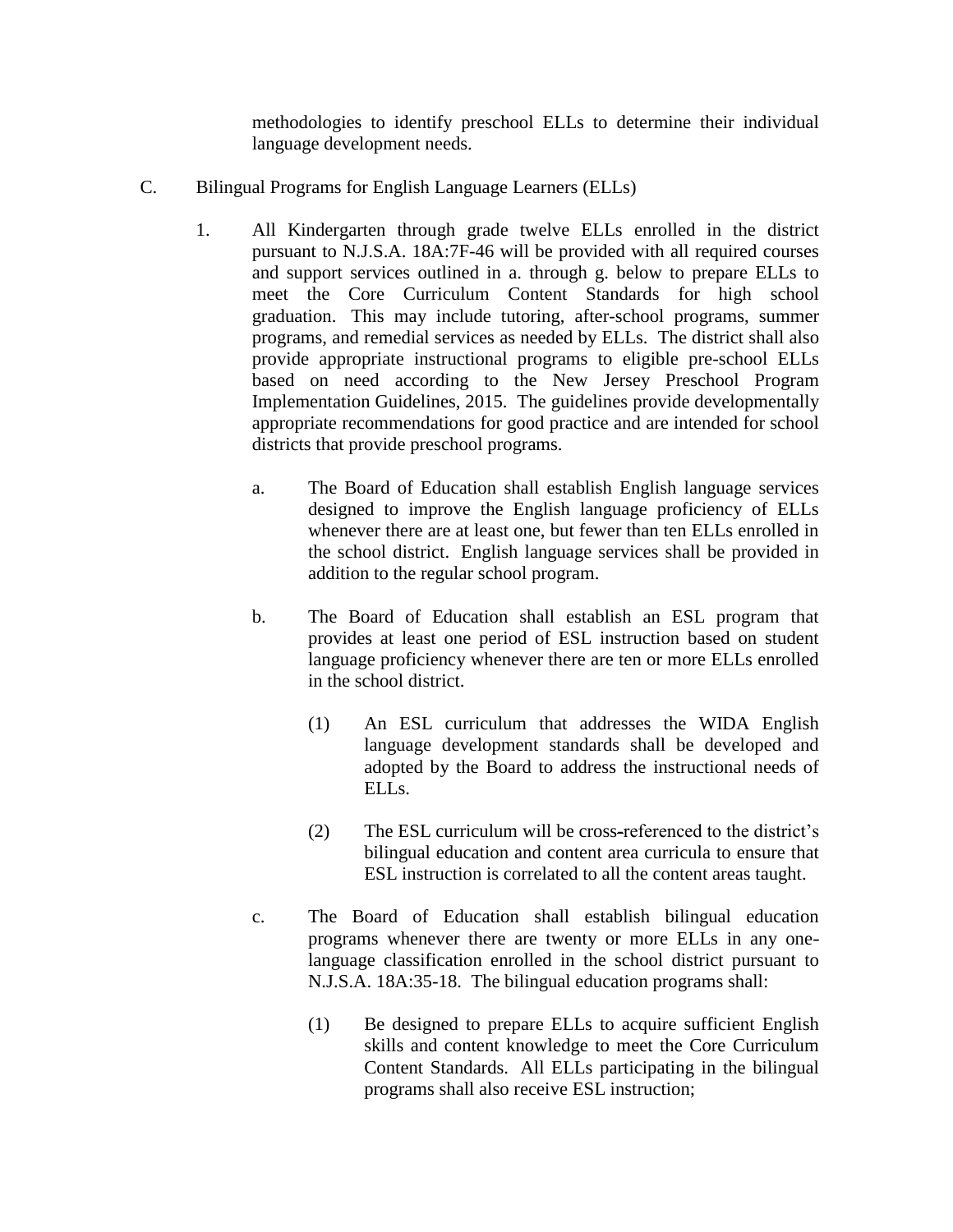- (2) Include a curriculum that addresses the Core Curriculum Content Standards, the WIDA English language development standards, and the use of two languages. The bilingual education curriculum shall be adopted by the Board; and
- (3) Include a full range of required courses and activities offered on the same basis and under the same rules that apply to all students within the school district.
- d. ELLs shall be provided with equitable instructional opportunities to participate in all non-academic courses necessary to meet the Core Curriculum Content Standards, including comprehensive health and physical education, the visual and performing arts, and career awareness programs. The instructional opportunities shall be designed to assist ELLs to fully comprehend all subject matter and demonstrate their mastery of the content matter.
- e. The Board of Education shall offer sufficient courses and other relevant supplemental instructional opportunities in grades nine through twelve to enable ELLs to meet the Core Curriculum Content Standards for graduation. When sufficient numbers of students are not available to form a bilingual class in a subject area, the Board shall develop plans in consultation with and approved by the New Jersey Department of Education to meet the needs of the students.
- f. The Board of Education shall design additional programs and services to meet the special needs of eligible ELLs and include, but not be limited to: remedial instruction through Title I programs; special education; school-to-work programs; computer training; and gifted and talented education services.
- g. The Board of Education may establish dual-language bilingual education programs in its schools and may make provisions for the coordination of instruction and services with the school district's world languages program. Dual-language bilingual education programs shall also enroll students whose primary language is English, and shall be designed to help students achieve proficiency in English and in a second language while mastering subject-matter skills. To the extent necessary, instruction shall be in all courses or subjects of study that allow students to meet all grade promotion and graduation standards. Where possible, classes in dual-language bilingual programs shall be comprised of approximately equal numbers of ELLs and of students whose native language is English.
- 2. The Board of Education may establish a program in bilingual education for any language classification with fewer than twenty students.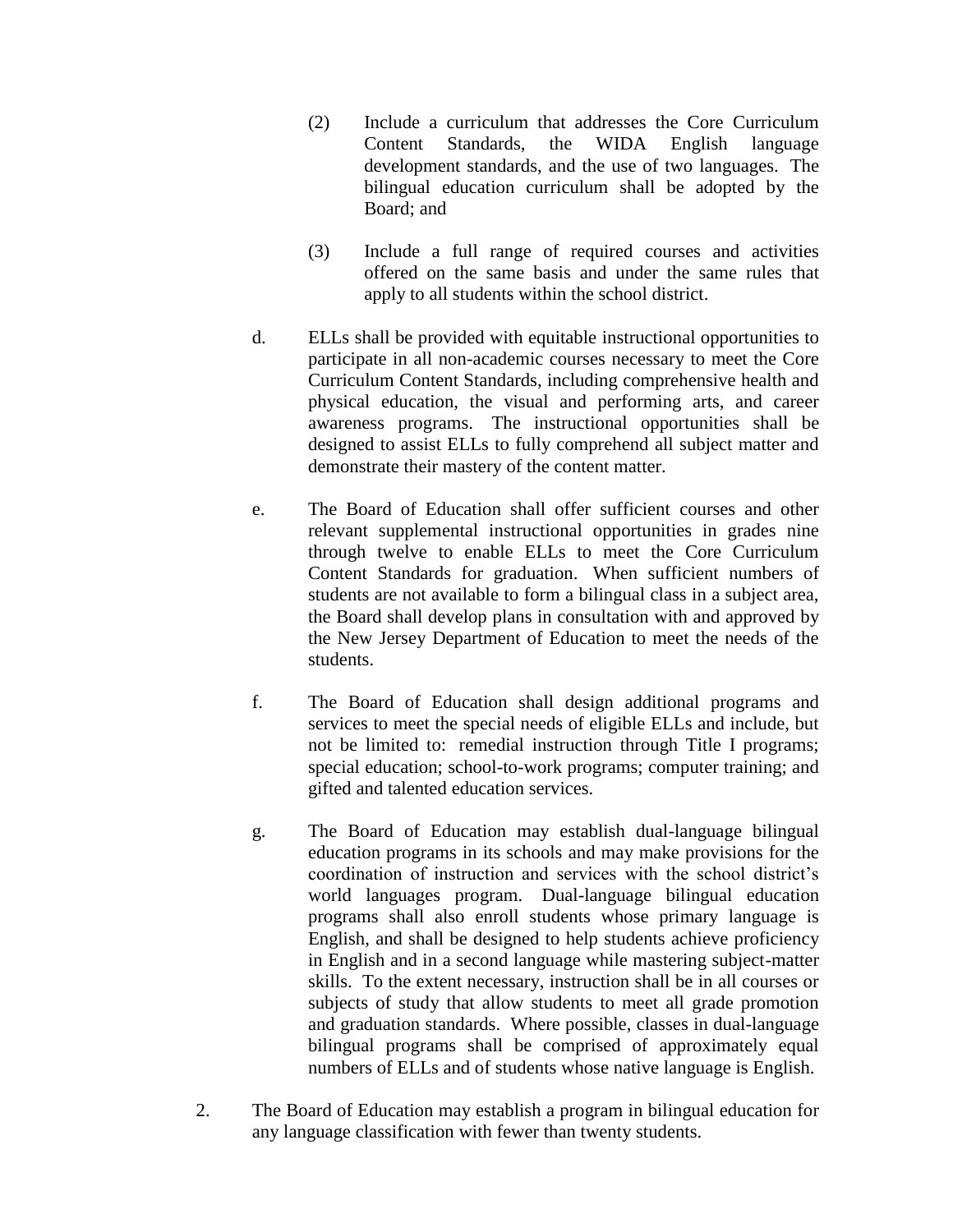## D. Waiver Process Provided by Statute

The school district may request a waiver from N.J.A.C. 6A:15-1.4(d) to establish annually an instructional program alternative with the approval of the Department of Education when there are twenty or more students eligible for the bilingual education program in Kindergarten through grade twelve, and the school district is able to demonstrate that it would be impractical to provide a full-time bilingual program due to age range, grade span, and/or geographic location of eligible students.

- 1. Instructional program alternatives shall be developed in consultation with and approved annually by the Department of Education after review of student enrollment and achievement data. All bilingual instructional program alternatives shall be designed to assist ELLs to develop sufficient English skills and subject-matter skills to meet the Core Curriculum Content Standards.
- 2. The instructional program alternatives that shall be established include, but are not limited to: the bilingual part-time component; the bilingual resource program; the bilingual tutorial program; the sheltered English instruction program; and the high-intensity ESL program.
- 3. In the event the district implements program alternatives, the district shall annually submit student enrollment and achievement data that demonstrate the continued need for these programs.
- E. Department of Education Approval of Bilingual, ESL, or English Language Services Programs
	- 1. Each school district providing a bilingual program, ESL program, or English language services shall submit a plan every three years to the New Jersey Department of Education for approval. At its discretion, the Department of Education may request modifications, as appropriate. Plans submitted by the school district for approval shall include information on the following:
		- a. Identification of students;
		- b. Program description;
		- c. Number of certified staff hired for the program;
		- d. Bilingual and ESL curriculum development;
		- e. Evaluation design;
		- f. Review process for exit; and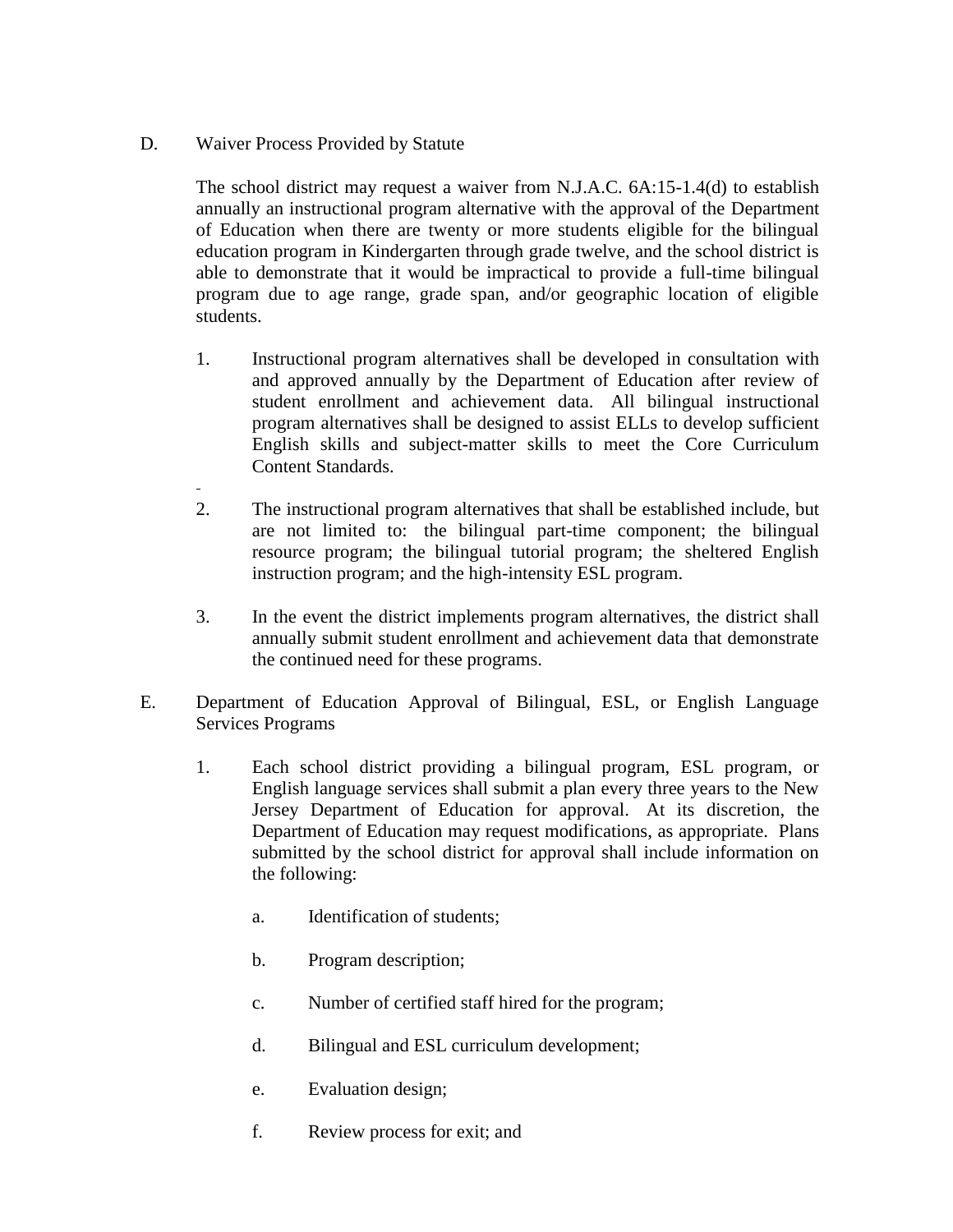- g. A budget for bilingual and ESL programs or English language services.
- 2. The Department of Education will establish procedures for monitoring and evaluation of school district bilingual/ESL programs by means of its district and school accountability process.
- F. Supportive Services
	- 1. Students enrolled in bilingual, ESL, or English language services programs shall have full access to educational services available to other students in the school district.
	- 2. To the extent that it is administratively feasible, supportive services to ELLs, such as counseling, tutoring, and career guidance, should be provided by bilingual personnel who are familiar with and knowledgeable of the unique needs and background of the ELLs and their parents.
- G. In-service Training
	- 1. A plan shall be developed for in-service training for bilingual, ESL, and mainstream teachers; administrators who supervise bilingual/ESL programs; and administrators and any personnel who observe and evaluate teachers of ELLs. The plan shall include instructional strategies and appropriate assessments to help ELLs meet the Core Curriculum Content Standards and the WIDA English language development standards. All ESL and bilingual teachers shall receive training in the use of the ESL curriculum.
	- 2. The Professional Development Plan of the school district shall include the needs of bilingual and ESL teachers, which shall be addressed through inservice training.
- H. Certification of Staff

All teachers in these programs will hold the following certifications:

- 1. Bilingual Classes a valid New Jersey instructional certificate with an endorsement for the appropriate grade level and/or content area, as well as an endorsement in bilingual education pursuant to N.J.S.A. 18A:6-38 et seq. and 18A:35-15 to 26.
- 2. ESL Classes a valid New Jersey instructional certificate in ESL pursuant to N.J.S.A. 18A:6-38 et seq. and N.J.A.C. 6A:9B-10.5.
- 3. English Language Services a valid New Jersey instructional certificate.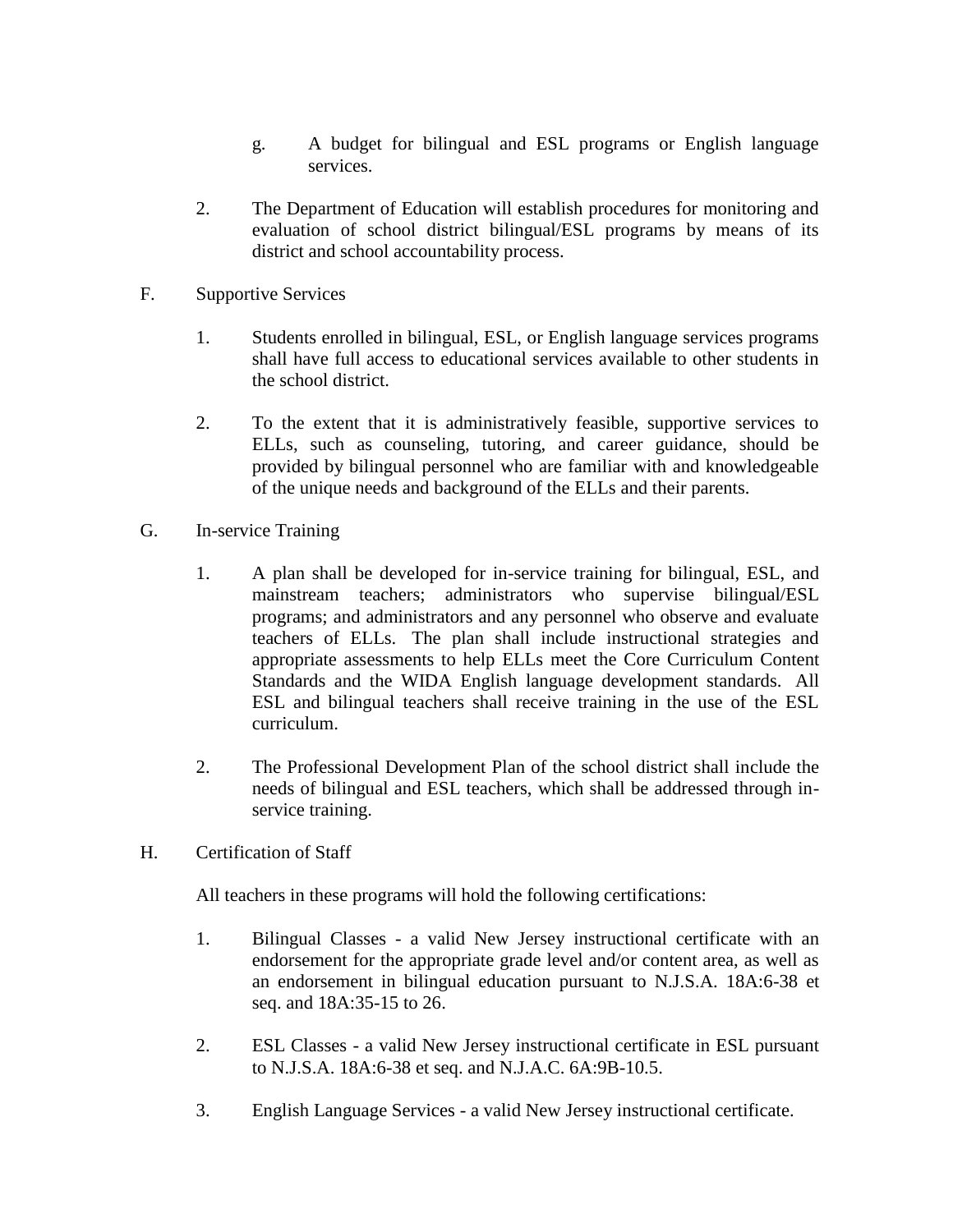- I. Bilingual, English as a Second Language, and English Language Services Program Enrollment, Assessment, Exit, and Re-entry
	- 1. All ELLs from Kindergarten through grade twelve shall be enrolled in the bilingual, ESL, or English language services program established by the Board of Education as prescribed in N.J.A.C. 6A:15-1.4(b) through (e) and 1.5(a), and P.L. 1995, c. 59 and c. 327.
	- 2. Students enrolled in the bilingual, ESL, or English language services program shall be assessed annually using a Department of Educationapproved English language proficiency test to determine their progress in achieving English language proficiency goals and readiness for exiting the program.
	- 3. ELLs enrolled in the bilingual, ESL, or English language services program shall be placed in a monolingual English program when they have demonstrated readiness to function successfully in an English-only program. The process to determine the readiness or inability of the individual student to function successfully in the English-only program shall be initiated by the student's level of English proficiency as measured by a Department of Education-established standard on an English language proficiency test. The readiness of the student shall be further assessed on the basis of multiple indicators that shall include, at a minimum: classroom performance; the student's reading level in English; the judgment of the teaching staff member or members responsible for the educational program of the student; and performance on achievement tests in English.
	- 4. A parent may remove a student who is enrolled in a bilingual education program pursuant to provisions in N.J.S.A. 18A:35-22.1.
	- 5. Newly exited students who are not progressing in the mainstream English program may be considered for reentry to bilingual and ESL programs as follows:
		- a. After a minimum of one-half of an academic year and within two years of exit, the mainstream English classroom teacher may recommend retesting with the approval of the Principal.
		- b. A waiver of the minimum time limitation may be approved by the Executive County Superintendent upon request of the Superintendent if the student is experiencing extreme difficulty in adjusting to the mainstream program.
		- c. The recommendation for retesting shall be based on the teacher's judgment that the student is experiencing difficulties due to problems in using English as evidenced by the student's inability to: communicate effectively with peers and adults; understand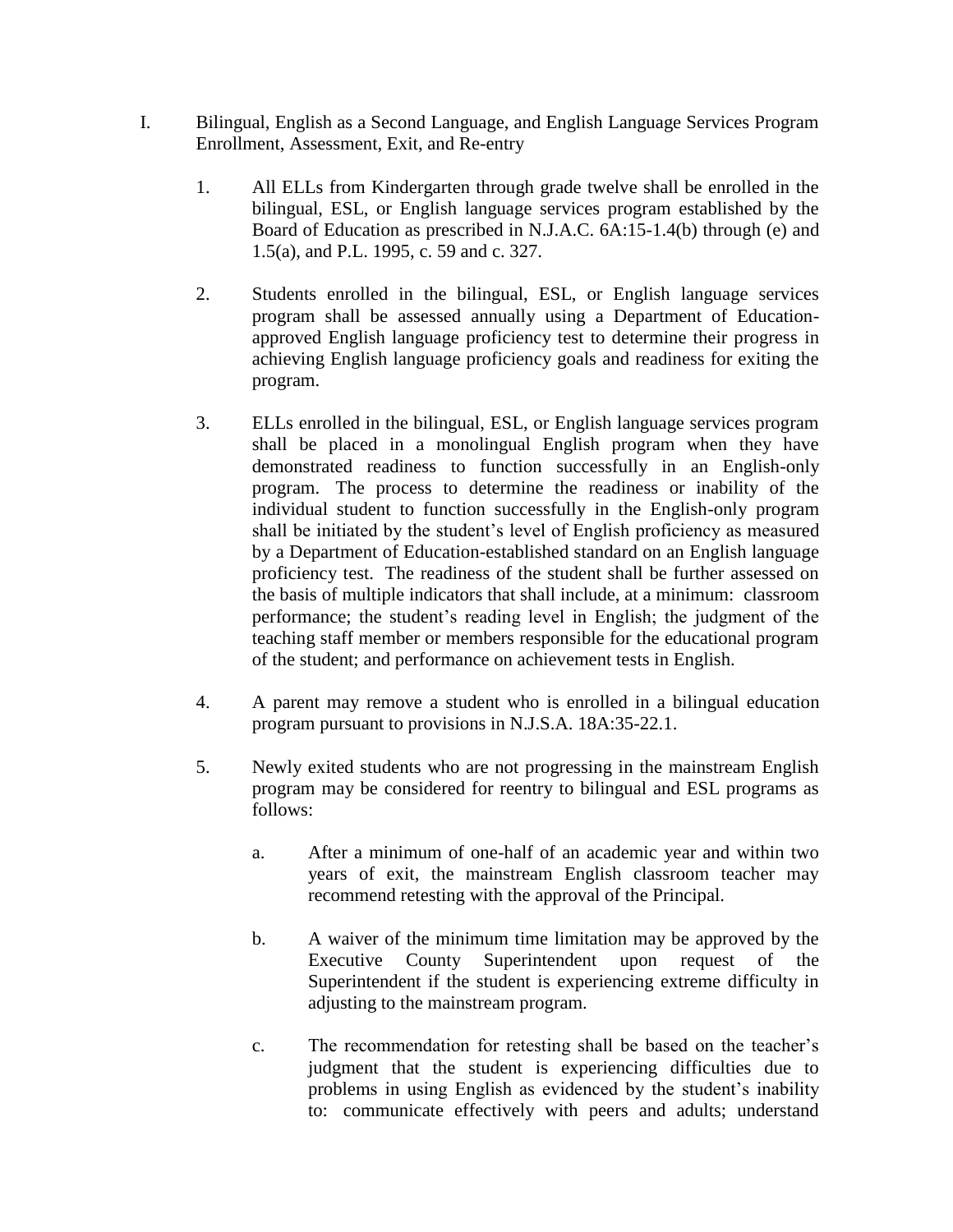directions given by the teacher; and/or comprehend basic verbal and written materials.

- d. The student shall be tested using a different form of the test or a different language proficiency test than the one used to exit the student.
- e. If the student scores below the State-established standard on the language proficiency test, the student shall be re-enrolled into the bilingual or ESL program.
- 6. When the review process for exiting a student from a bilingual, ESL, or English language services program has been completed, the district shall notify by mail the student's parent of the placement determination. If the parent or teaching staff member disagrees with the placement, he/she may appeal the placement decision in writing to the Superintendent or designee, who will provide a written explanation for the decision within seven working days of receiving the written appeal. The complainant may appeal this decision in writing to the Board of Education within seven calendar days of receiving the Superintendent's or designee's written explanation of the decision. The Board will review the appeal and respond in writing to the parent within forty-five calendar days of the Board's receipt of the parent's written appeal to the Board. Upon exhausting an appeal to the Board, the complainant may appeal to the Commissioner of Education pursuant to N.J.S.A. 18A:6-9 and N.J.A.C. 6A:3.
- J. Graduation Requirements for English Language Learners

All ELLs must satisfy requirements for high school graduation according to N.J.A.C. 6A:8-5.1(a).

K. Location of Programs

All bilingual, ESL, and English language services programs shall be conducted within classrooms within the regular school buildings of the school district pursuant to N.J.S.A. 18A:35-20.

- L. Notification
	- 1. The school districtwillnotify by mail the parents of ELLs of the fact that their child has been identified as eligible for enrollment in a bilingual, ESL, or English language services program. The district shall issue the notification within thirty days of the child's identification. Notice shall include a statement that the parents may decline their child's enrollment in a bilingual program, and they shall be given an opportunity to do so if they choose. The notice shall be in writing and in the language in which the parent(s) possesses a primary speaking ability, and in English, and shall include the following information: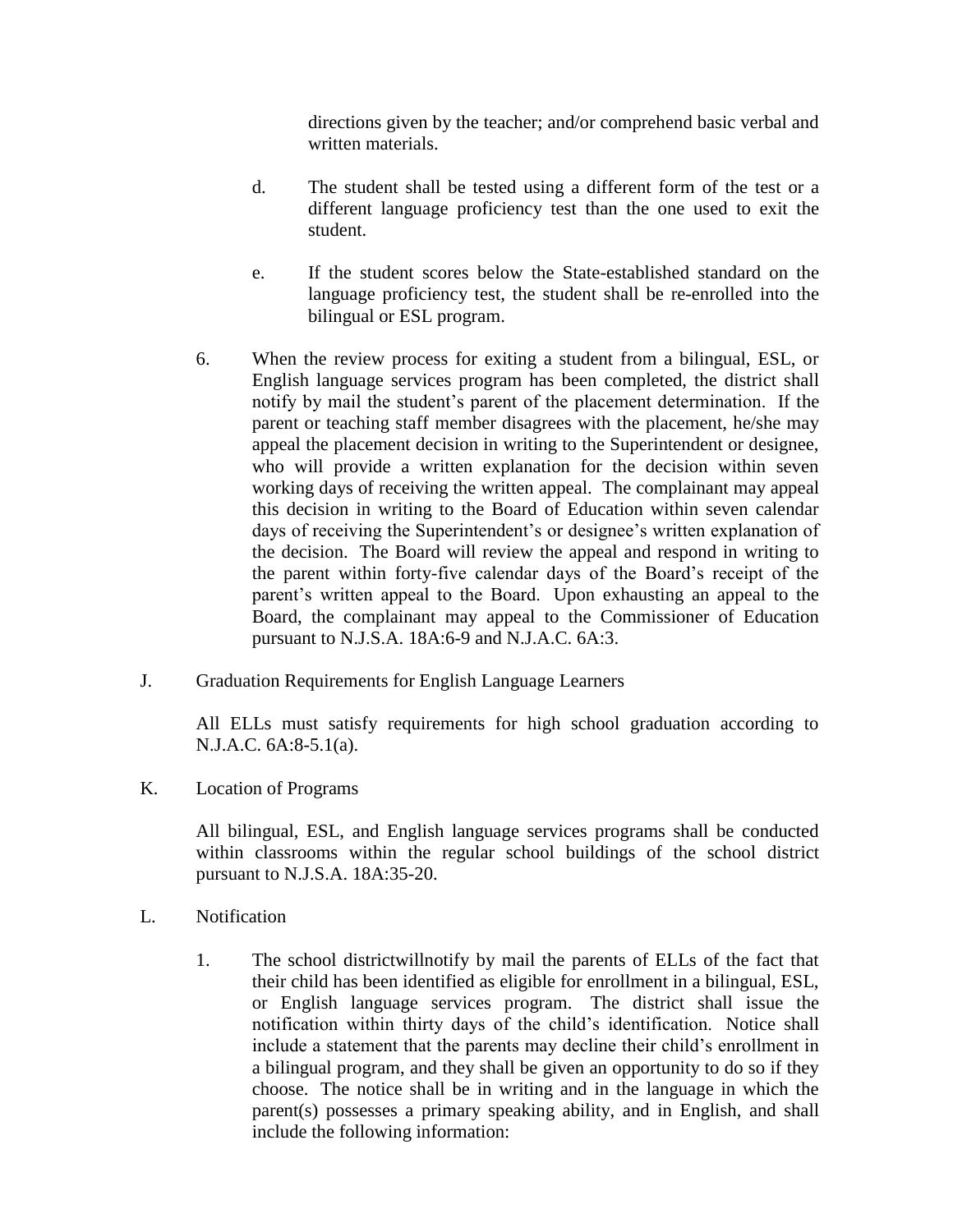- a. Why the student was identified as an ELL;
- b. Why the student needs to be placed in a language instructional educational program that will help him or her develop and attain English proficiency and meet State academic standards;
- c. The student's level of English proficiency, how the level of English proficiency was assessed, and the student's academic level;
- d. The method of instruction the school district will use to serve the student, including a description of other instruction methods available and how those methods differ in content, instructional goals, and the use of English and a native language, if applicable;
- e. How the program will meet the student's specific needs in attaining English and meeting State standards;
- f. The program's exit requirements, the expected rate of transition into a classroom not tailored for ELLs and, in the case of high school students, the expected rate of graduation; and
- g. How the instructional program will meet the objectives of the individualized education program of a student with a disability.
- 2. The school district shall send progress reports to parent(s) of students enrolled in a bilingual, ESL, or English language services programs in the same manner and frequency as progress reports are sent to parents of other students enrolled in the school district.
- 3. Progress reports shall be written in English and in the native language of the parent of students enrolled in the bilingual and ESL program unless the school district can demonstrate and document in the three-year plan required in N.J.A.C. 6A:15-1.6(a) that the requirement would place an unreasonable burden on the district.
- 4. The school district shall notify the parent when a student meets the exit criteria and is placed in a monolingual English program. The notice shall be in English and in the language in which the parent possesses a primary speaking ability.
- M. Joint Programs

With the approval of the Executive County Superintendent of Schools on a caseby-case basis, a school district may join with another Board of Education to provide bilingual, ESL, or English language services programs.

N. Parental Involvement